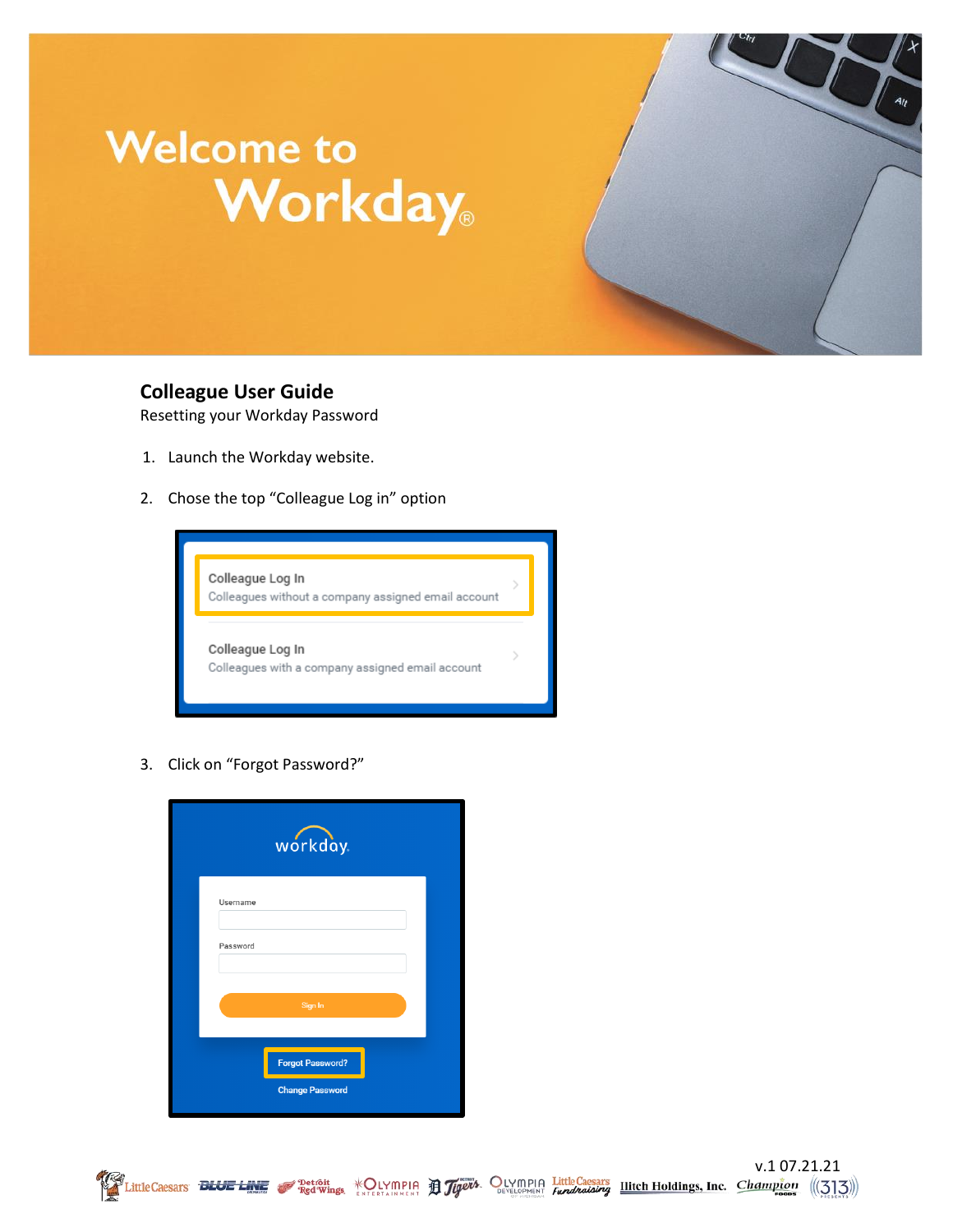- 4. Enter in your Workday Username and your personal Email Address and click on Submit.
	- a) If your username contains numbers, please include these.
	- b) If you are unsure if your username contains numbers, please contact your HR Business Partner or the Workday Password Reset hotline at 313-725-3636.

| <b>Forgot Password</b> |                      |  |  |
|------------------------|----------------------|--|--|
| Username               |                      |  |  |
| janedoe                |                      |  |  |
| Email                  |                      |  |  |
|                        | jane.doe@lcecorp.com |  |  |
|                        |                      |  |  |
|                        | <b>Submit</b>        |  |  |
|                        |                      |  |  |

5. You should receive the below Success message upon completing the "Forgot Password" form.